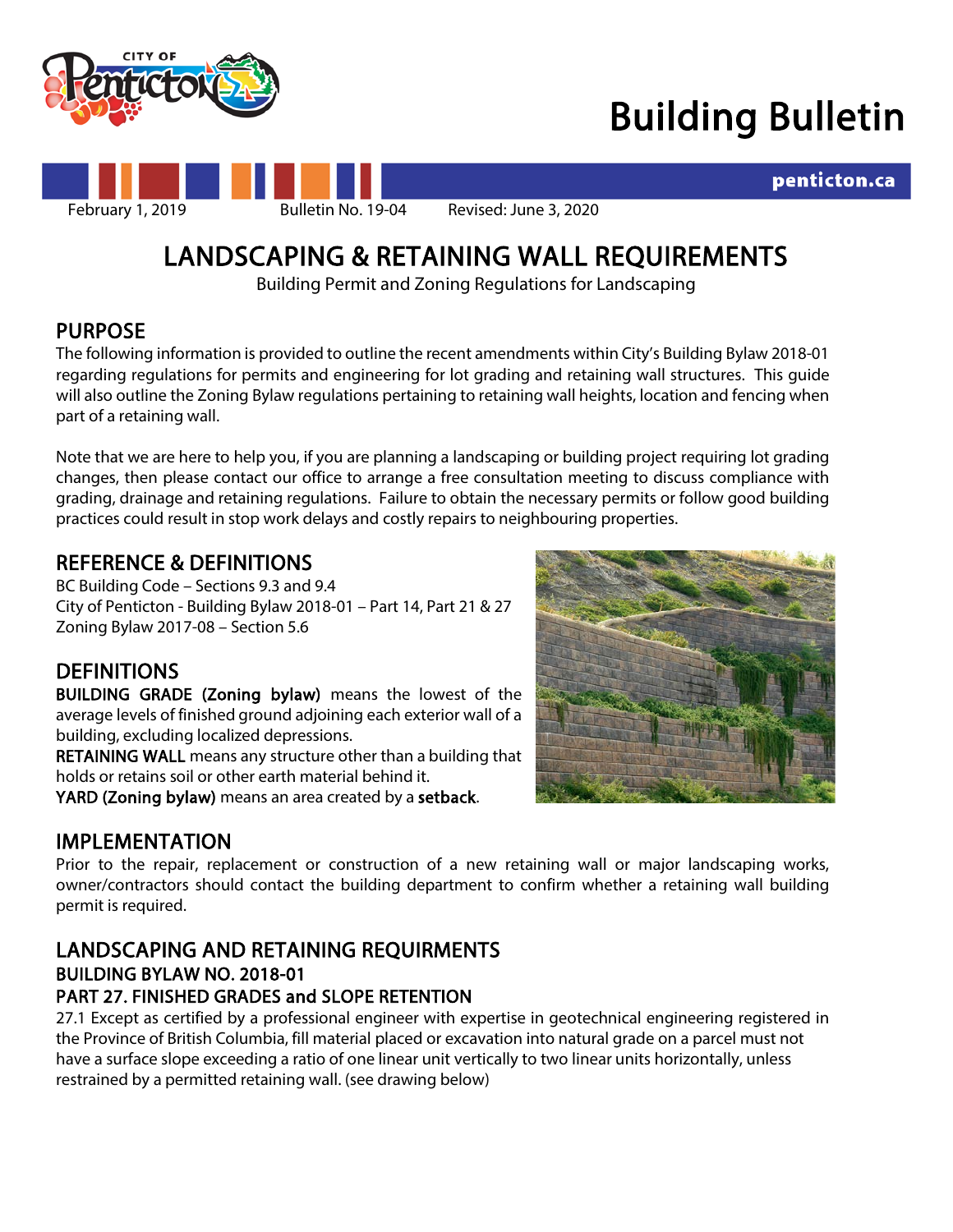

27.2 Retaining walls are not permitted to be constructed of stacked uncemented rock or boulders or creosoted timbers.

> 27.3 No person may occupy a building unless the finished grade complies with all applicable enactments.

Please refer to Building Bulletin No. 18-02 for information on Geotechnical requirements when working in potentially sensitive areas like steep banks, infill development or watercourses.

### PART 21 RETAINING WALL PERMITS

21.1 Without limiting Section 6.3 of this bylaw, a person must not construct, or structurally repair, a retaining wall without a valid building permit.



#### Application Requirements

21.2 An application for a building permit with respect to a retaining building permit must

(a) be made in the prescribed form and signed by the owner, or a signing officer if the owner is a corporation;

(b) pay applicable application fee as prescribed in the City of Penticton Fees and Charges Bylaw;

(c) provide a site plan showing all buildings and structures and servicing locations.

#### Professional Design and Permit closure

21.3 A registered professional shall undertake the design and conduct field reviews of the construction and drainage of a retaining structure greater than 1.2m in height or where a sequence of walls are located closer than 2 horizontal to 1 vertical.

#### Site Safety Conditions

21.4 If a building official determines that an unsafe condition exists as the result of the construction of a retaining wall requiring a building permit, a guard or fence may be required.

# 2018 BC Building Code – Section 9.4

9.4.4.5. Retaining Walls

- 1) Walls shall be designed to resist the lateral pressure of the retained material.
- 9.4.4.6. Walls Supporting Drained Earth (See A-9.4.4.6. and 9.15.1.1. in Appendix A.)
	- 1) Except where constructed in accordance with Section 9.15., walls supporting drained earth shall be designed
		- a) for a pressure equivalent to that exerted by a fluid that has a density of not less than 480 kg/m3 and a depth equal to that of the retained earth, or

Please note: Building Bulletins are prepared to provide convenient information for customers, and should not be considered a replacement for reviewing the bylaw or associated legal documents. If there is any contradiction between this guide and relevant municipal bylaws and/or applicable codes, please refer to the bylaws and/or codes for legal authority.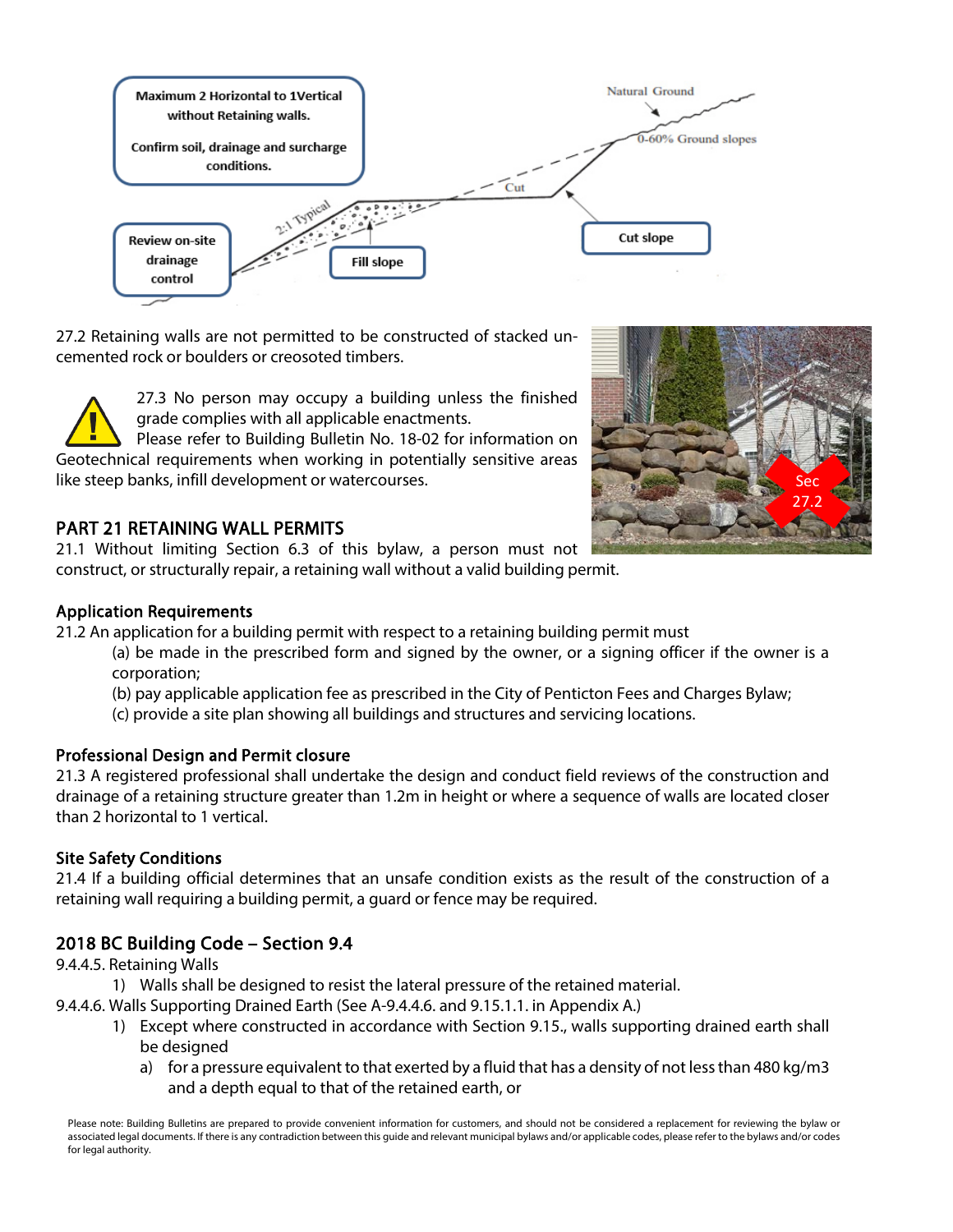b) in accordance with Section 4.2. so as to be able to resist the loads and effects described in Article 4.1.2.1.

2) Walls supporting other than drained earth shall be designed

- a) for the pressure described in Clause (1)(a) plus the fluid pressure of the surcharge, or
- b) in accordance with Section 4.2. so as to be able to resist the loads and effects described in Article 4.1.2.1

9.3.2.9. Termite and Decay Protection

4) Structural wood elements used in retaining walls and cribbing shall be pressure-treated with a preservative to resist decay, where

a) the retaining wall or cribbing supports ground that is critical to the stability of building foundations, or

b) the retaining wall or cribbing is greater than 1.2 m in height.



9.12.3.3. Deleterious Debris and Boulders (this includes retaining structures)

1) Backfill that is within 600 mm of the foundation shall be free of deleterious debris and boulders larger than 250 mm diam. (See Note A-9.12.3.3.(1).)

# ZONING REGULATIONS – Zoning Bylaw No.2017-08

#### 5.6.2 Retaining walls

.1 Retaining walls that are located within any required yards, must not exceed a height of 1.2 m above building grade.

.2 Multiple parallel retaining walls must be spaced to provide at least a 1.2 m horizontal separation between them.

#### 5.6.3 Fences on retaining walls

.1 In the case where a fence is built on top of a retaining wall, the height of the fence and the height of the retaining wall shall be measured separately according to their respective regulations.



Please note that stacked retaining walls can create unique structural

challenges and it is best to contact the building department if you are proposing stacked walls

that are individually less than 1.2m (48") in retained height.

Please note: Building Bulletins are prepared to provide convenient information for customers, and should not be considered a replacement for reviewing the bylaw or associated legal documents. If there is any contradiction between this guide and relevant municipal bylaws and/or applicable codes, please refer to the bylaws and/or codes for legal authority.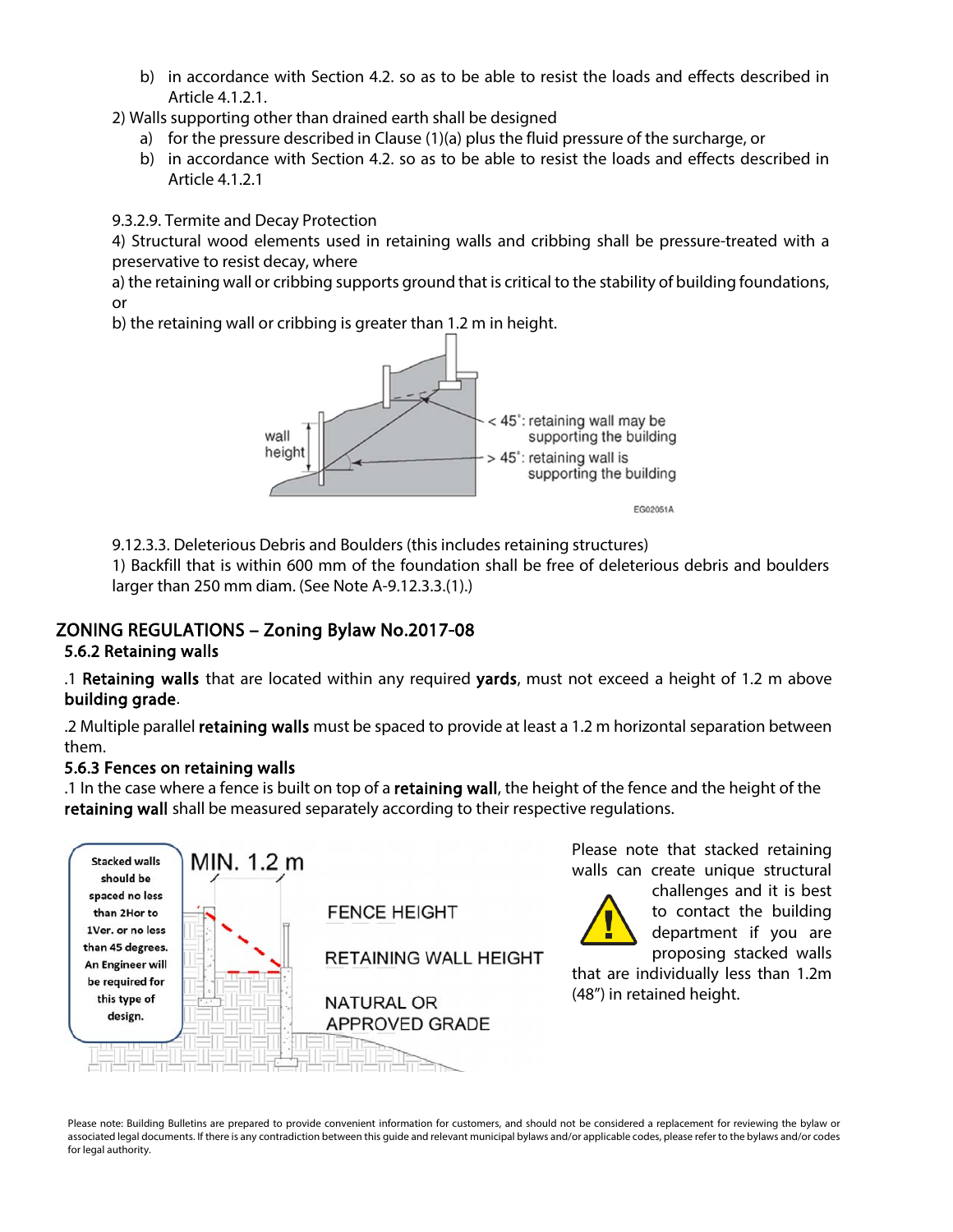# OTHER CONDITIONS THAT MAY TRIGGER A PERMIT

Please note that Building Permits and Engineering may be required for walls under 1.2m in height where:

- Located within a geotechnical or environmentally sensitive area (Development Permit area) high hazard or works along steep banks or watercourses,
- The Building Official determines that the existing site conditions, such as overburden (such a driveway or steep slope) or poor drainage conditions which may create a hazardous condition.



Example of surcharges on retaining



### WORKS NEAR EXISTING STRUCTURES AND WALLS

It is important to also verify that landscaping projects will not compromise an existing structure or dwelling. Proposed excavations should not be below a depth of a structure/footing projecting from a line at 45 degrees from the base of the footing/structure. (angle of repose –see side picture).

#### Existing subdivision walls

Where working near existing subdivision retaining walls, it is important to ascertain if there are restrictions noted on the property title as a covenant or Statutory Rights of Way. Adding additional surcharge with fill, or structures such as a pool or drainage may compromise the existing structure.

#### DRAINAGE

Consideration should be given to surface and retaining wall drainage. All surface water is to be controlled on-site and drainage should not negatively affect other structures or dwellings, including neighbouring and city properties.



# SITE SAFETY

Under Part 8 of the BC Building Code precautions are to be taken to ensure the protection of adjacent properties and the general public. It is highly recommended that you contact adjacent property owners prior to the start of your project.

Please note: Building Bulletins are prepared to provide convenient information for customers, and should not be considered a replacement for reviewing the bylaw or associated legal documents. If there is any contradiction between this guide and relevant municipal bylaws and/or applicable codes, please refer to the bylaws and/or codes for legal authority.